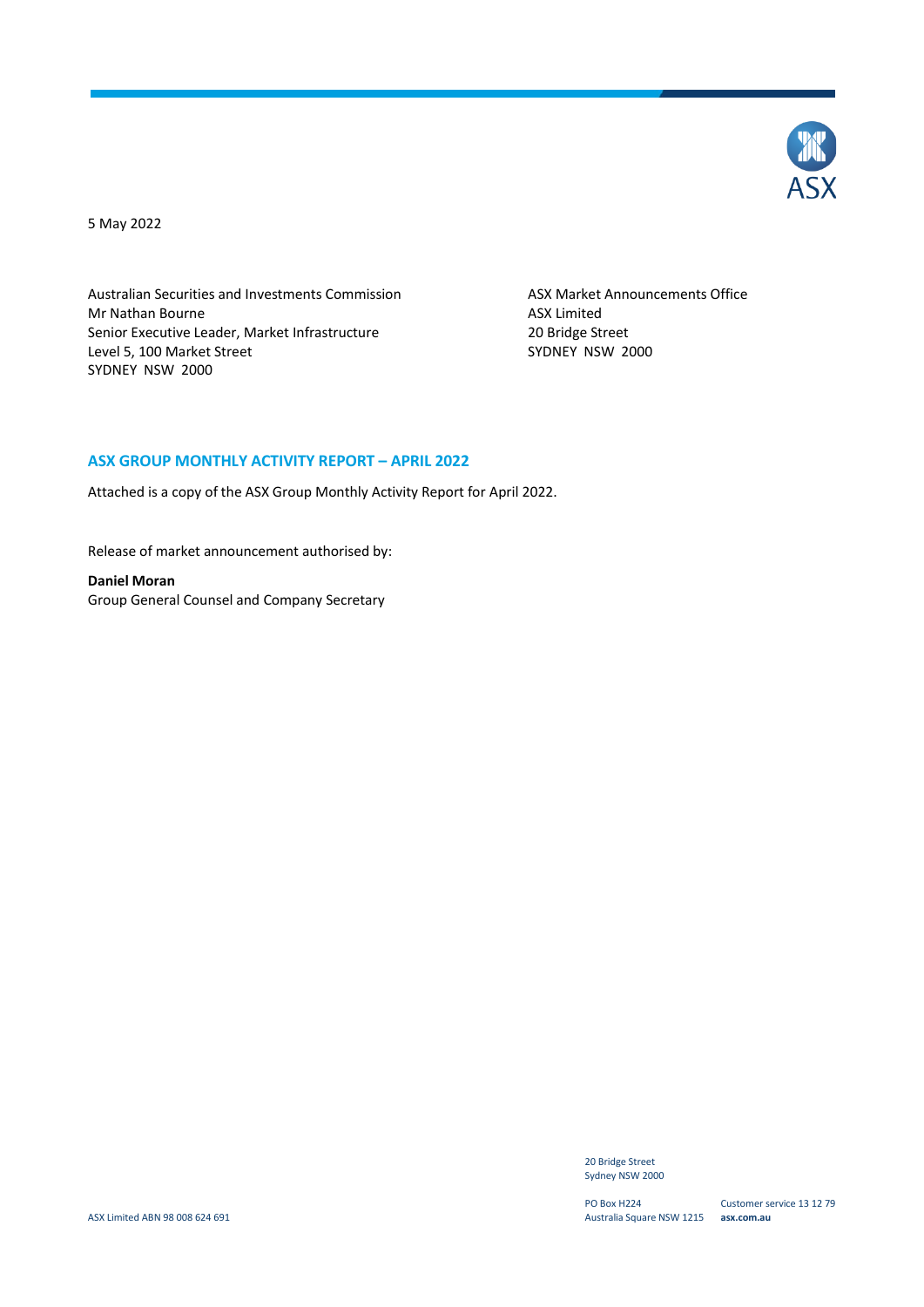

# Market Announcement

5 May 2022

# ASX Group Monthly Activity Report – April 2022

## Listings and Capital Raisings

• In April 2022, total capital raised was \$3.1 billion, down 69% on the previous corresponding period (pcp).

| <b>Listings and Capital Raisings</b>                       | <b>April</b><br>2022 | <b>April</b><br>2021 | <b>April</b><br>2022 | <b>April</b><br>2021 |
|------------------------------------------------------------|----------------------|----------------------|----------------------|----------------------|
|                                                            | <b>Month</b>         | <b>Month</b>         | <b>Financial</b>     | <b>Financial</b>     |
|                                                            |                      |                      | <b>YTD</b>           | <b>YTD</b>           |
| New listed entities admitted                               | 18                   | 14                   | 198                  | 134                  |
| De-listings                                                | 11                   | 5                    | 115                  | 123                  |
| Total listed entities (at end of month)                    | 2,311                | 2,199                |                      |                      |
| Change on pcp                                              | 5%                   |                      |                      |                      |
|                                                            |                      |                      |                      |                      |
| Initial capital raised (\$million)                         | 386                  | 3,856                | 47,102               | 23,283               |
| Change on pcp                                              | $-90%$               |                      | 102%                 |                      |
|                                                            |                      |                      |                      |                      |
| Secondary capital raised (\$million)                       | 1,901                | 5,317                | 50,189               | 45,005               |
| Other capital raised including scrip-for-scrip (\$million) | 766                  | 534                  | 122,292              | 10,255               |
| Total secondary capital raised (\$million)                 | 2,667                | 5,851                | 172,481              | 55,260               |
| Change on pcp                                              | $-54%$               |                      | 212%                 |                      |
|                                                            |                      |                      |                      |                      |
| Total capital raised including other (\$million)           | 3,053                | 9,707                | 219,583              | 78,543               |
| Change on pcp                                              | -69%                 |                      | 180%                 |                      |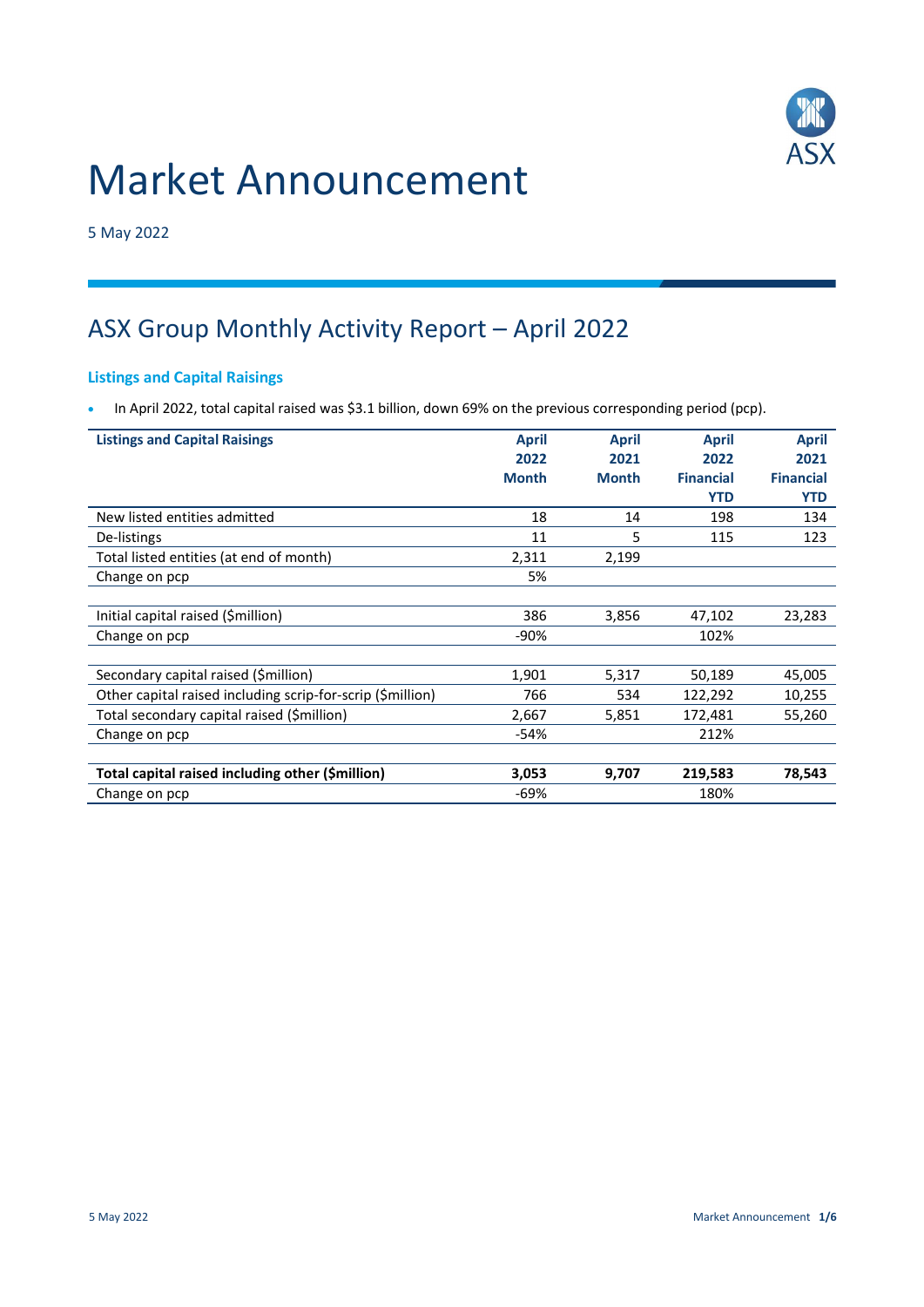

#### Trading – Cash Markets (including equities, interest rate and warrant trades)

- In April 2022, the average daily number of trades was up 19% on the pcp. The average daily value traded on-market of \$6.1 billion was up 22% on the pcp.
- Volatility (as measured by the average daily movement in the All Ordinaries Index) was 0.6% in April, up 0.2% on pcp.
- Future volatility (as measured by the S&P/ASX 200 VIX) in April was an average of 13.4, compared to 11.7 in the pcp.

| <b>Cash Markets</b>                                                             | <b>April</b> | <b>April</b> | <b>April</b>     | <b>April</b>     |
|---------------------------------------------------------------------------------|--------------|--------------|------------------|------------------|
|                                                                                 | 2022         | 2021         | 2022             | 2021             |
|                                                                                 | <b>Month</b> | <b>Month</b> | <b>Financial</b> | <b>Financial</b> |
|                                                                                 |              |              | <b>YTD</b>       | <b>YTD</b>       |
| Total trading days                                                              | 18           | 20           | 210              | 212              |
| (Cash market includes equity, warrant and interest rate market<br>transactions) |              |              |                  |                  |
|                                                                                 |              |              |                  |                  |
| Cash market volume                                                              |              |              |                  |                  |
| <b>Total trades</b>                                                             | 30,639,727   | 28,588,496   | 367,262,489      | 320,245,438      |
| Change on pcp                                                                   | 7%           |              | 15%              |                  |
| Average daily trades                                                            | 1,702,207    | 1,429,425    | 1,748,869        | 1,510,592        |
| Change on pcp                                                                   | 19%          |              | 16%              |                  |
|                                                                                 |              |              |                  |                  |
| Cash market value                                                               |              |              |                  |                  |
| Open trading (\$billion)                                                        | 71.330       | 66.414       | 897.802          | 843.115          |
| Auctions trading (\$billion)                                                    | 29.761       | 26.212       | 382.891          | 297.499          |
| Centre Point (\$billion)                                                        | 9.197        | 7.582        | 109.439          | 88.968           |
| On-market value                                                                 | 110.288      | 100.208      | 1,390.132        | 1,229.582        |
| Change on pcp                                                                   | 10%          |              | 13%              |                  |
| Trade reporting* (\$billion)                                                    | 18.054       | 16.185       | 237.024          | 179.660          |
|                                                                                 |              |              |                  |                  |
| Total cash market value (\$billion)                                             | 128.342      | 116.393      | 1,627.156        | 1,409.242        |
| Change on pcp                                                                   | 10%          |              | 15%              |                  |
|                                                                                 |              |              |                  |                  |
| On-market average daily value (\$billion)                                       | 6.127        | 5.010        | 6.620            | 5.800            |
| Change on pcp                                                                   | 22%          |              | 14%              |                  |
|                                                                                 |              |              |                  |                  |
| Total average daily value (\$billion)                                           | 7.130        | 5.820        | 7.748            | 6.647            |
| Change on pcp                                                                   | 23%          |              | 17%              |                  |
|                                                                                 |              |              |                  |                  |
| Average value per trade (\$)                                                    | 4,189        | 4,071        | 4,430            | 4,401            |
| Change on pcp                                                                   | 3%           |              | 1%               |                  |
| All Ordinaries Index (average daily movement)                                   | 0.6%         | 0.4%         |                  |                  |
| Change on pcp                                                                   | 0.2%         |              |                  |                  |
|                                                                                 |              |              |                  |                  |
| S&P/ASX 200 VIX (average daily value)                                           | 13.4         | 11.7         |                  |                  |
| Change on pcp                                                                   | 15%          |              |                  |                  |

\*Trade reporting means the value of trades executed outside the order book of ASX that is subsequently reported to ASX for publication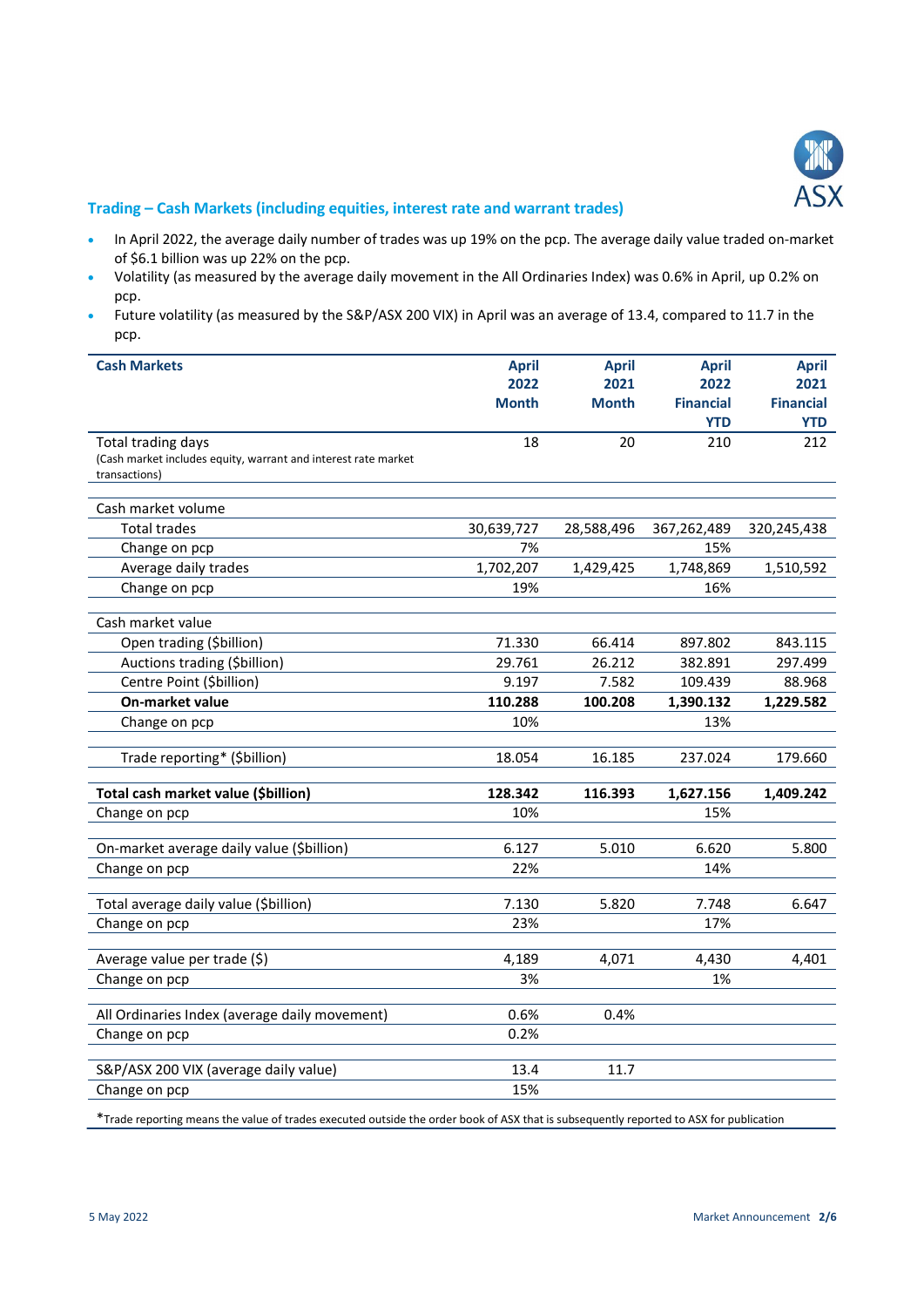

#### Trading – Futures

• In April 2022, average daily futures volume was up 21% and average daily options volume was up 4% on the pcp. Total average daily futures and options on futures volumes was up 21% on the pcp.

| <b>Futures</b>                                                             | <b>April</b> | <b>April</b> | <b>April</b>     | <b>April</b>     |
|----------------------------------------------------------------------------|--------------|--------------|------------------|------------------|
|                                                                            | 2022         | 2021         | 2022             | 2021             |
|                                                                            | <b>Month</b> | <b>Month</b> | <b>Financial</b> | <b>Financial</b> |
|                                                                            |              |              | <b>YTD</b>       | <b>YTD</b>       |
| Futures and options total trading days                                     | 19           | 20           | 212              | 213              |
| (includes interest rate, ASX SPI 200, commodities and energy<br>contracts) |              |              |                  |                  |
| Futures volume                                                             |              |              |                  |                  |
| <b>Total contracts</b>                                                     | 9,453,963    | 8,246,710    | 109,870,882      | 118,964,456      |
| Change on pcp                                                              | 15%          |              | $-8%$            |                  |
| Average daily contracts                                                    | 497,577      | 412,336      | 518,259          | 558,519          |
| Change on pcp                                                              | 21%          |              | $-7%$            |                  |
|                                                                            |              |              |                  |                  |
| Options on futures volume                                                  |              |              |                  |                  |
| <b>Total contracts</b>                                                     | 6,693        | 6,759        | 105,466          | 196,851          |
| Change on pcp                                                              | $-1%$        |              | $-46%$           |                  |
| Average daily contracts                                                    | 352          | 338          | 497              | 924              |
| Change on pcp                                                              | 4%           |              | -46%             |                  |
|                                                                            |              |              |                  |                  |
| Total futures and options on futures volume                                |              |              |                  |                  |
| <b>Total contracts</b>                                                     | 9,460,656    | 8,253,469    | 109,976,348      | 119,161,307      |
| Change on pcp                                                              | 15%          |              | -8%              |                  |
| Average daily contracts                                                    | 497,929      | 412,673      | 518,756          | 559,443          |
| Change on pcp                                                              | 21%          |              | $-7%$            |                  |

Volume of futures trading by individual contract is available at the following link: https://www2.asx.com.au/content/dam/asx/documents/unlinked-docs/monthly-futures-markets-report-220430.pdf

### Clearing – OTC Markets

 In April 2022, the notional value of OTC interest rate derivative contracts centrally cleared was \$419.756 billion, compared to \$141.509 billion in the pcp.

| <b>OTC Markets</b>                                           | <b>April</b><br>2022<br><b>Month</b> | <b>April</b><br>2021<br><b>Month</b> | <b>April</b><br>2022<br><b>Financial</b><br><b>YTD</b> | <b>April</b><br>2021<br><b>Financial</b><br><b>YTD</b> |
|--------------------------------------------------------------|--------------------------------------|--------------------------------------|--------------------------------------------------------|--------------------------------------------------------|
| Total notional cleared value (\$billion)                     | 419.756                              | 141.509                              | 3,594.124                                              | 4,722.549                                              |
| Change on pcp                                                | 197%                                 |                                      | $-24%$                                                 |                                                        |
| Open notional cleared value (\$billion)<br>(at end of month) | 4,373.896                            | 3,132.583                            |                                                        |                                                        |
| Change on pcp                                                | 40%                                  |                                      |                                                        |                                                        |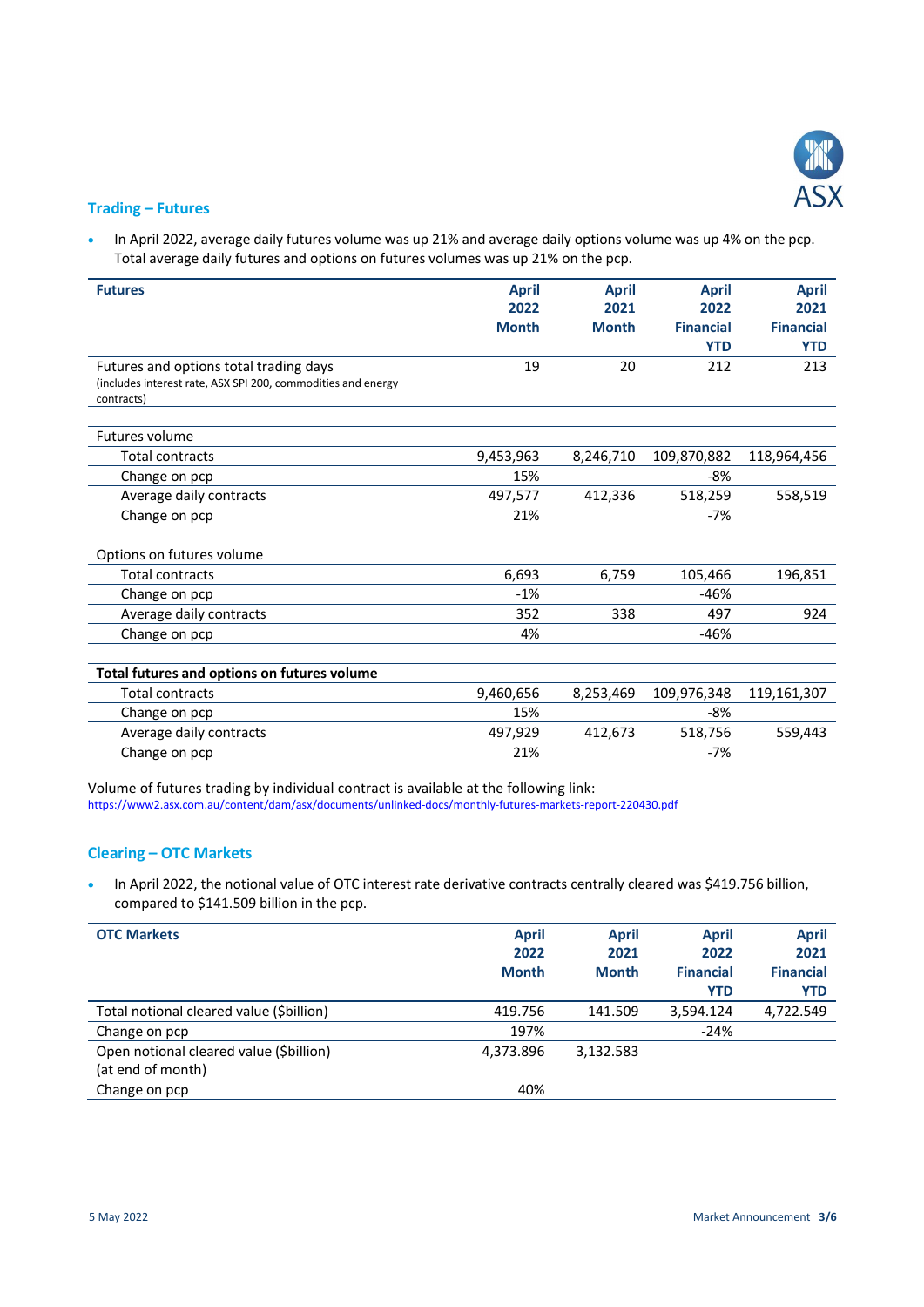

#### Trading – Equity Options

• In April 2022, single stock options average daily contracts traded were up 42% and index options average daily contracts traded were up 36% on the pcp.

| <b>Equity Options</b>                                    | <b>April</b> | <b>April</b> | <b>April</b>     | <b>April</b>     |
|----------------------------------------------------------|--------------|--------------|------------------|------------------|
|                                                          | 2022         | 2021         | 2022             | 2021             |
|                                                          | <b>Month</b> | <b>Month</b> | <b>Financial</b> | <b>Financial</b> |
|                                                          |              |              | <b>YTD</b>       | <b>YTD</b>       |
| Exchange-traded options total trading days               | 18           | 20           | 210              | 212              |
| (includes single stock equity options and index options) |              |              |                  |                  |
|                                                          |              |              |                  |                  |
| Single stock equity options volume                       |              |              |                  |                  |
| Total contracts                                          | 4,744,437    | 3,716,022    | 48,834,303       | 47,148,701       |
| Change on pcp                                            | 28%          |              | 4%               |                  |
| Average daily contracts                                  | 263,580      | 185,801      | 232,544          | 222,400          |
| Change on pcp                                            | 42%          |              | 5%               |                  |
|                                                          |              |              |                  |                  |
| Index options volume                                     |              |              |                  |                  |
| Total contracts                                          | 463,671      | 378,744      | 4,669,190        | 4,393,621        |
| Change on pcp                                            | 22%          |              | 6%               |                  |
| Average daily contracts                                  | 25,760       | 18,937       | 22,234           | 20,725           |
| Change on pcp                                            | 36%          |              | 7%               |                  |

# Clearing – Exchange-Traded Markets

 Participant margin balances held on balance sheet at month-end totalled \$12.7 billion in April 2022, compared to \$11.7 billion in April 2021.

| <b>ASX Clearing Corporation</b>                        | <b>April</b> | <b>April</b> | <b>April</b>     | <b>April</b>     |
|--------------------------------------------------------|--------------|--------------|------------------|------------------|
| <b>Collateral Balances - At End of Month</b>           | 2022         | 2021         | 2022             | 2021             |
|                                                        | <b>Month</b> | <b>Month</b> | <b>Financial</b> | <b>Financial</b> |
|                                                        |              |              |                  |                  |
|                                                        |              |              | <b>YTD</b>       | <b>YTD</b>       |
| Cash margins held on balance sheet:                    |              |              |                  |                  |
| - ASX Clear (\$billion)                                | 1.1          | 1.0          |                  |                  |
| - ASX Clear (Futures) (Sbillion)                       | 11.2         | 10.1         |                  |                  |
| Cash equivalents held on balance sheet - ASX Clear     | 0.4          | 0.7          |                  |                  |
| (Futures) (\$billion)                                  |              |              |                  |                  |
| Total cash margins held on balance sheet               | 12.7         | 11.8         |                  |                  |
| Change on pcp                                          | 8%           |              |                  |                  |
|                                                        |              |              |                  |                  |
| Collateral cash cover held off balance sheet (equities | 3.5          | 3.4          |                  |                  |
| and guarantees) – ASX Clear (\$billion)                |              |              |                  |                  |
| Change on pcp                                          | 3%           |              |                  |                  |
|                                                        |              |              |                  |                  |
| Total billable cash market value cleared (Sbillion)    | 119.775      | 109.154      | 1,496.945        | 1,336.763        |
| Change on pcp                                          | 10%          |              | 12%              |                  |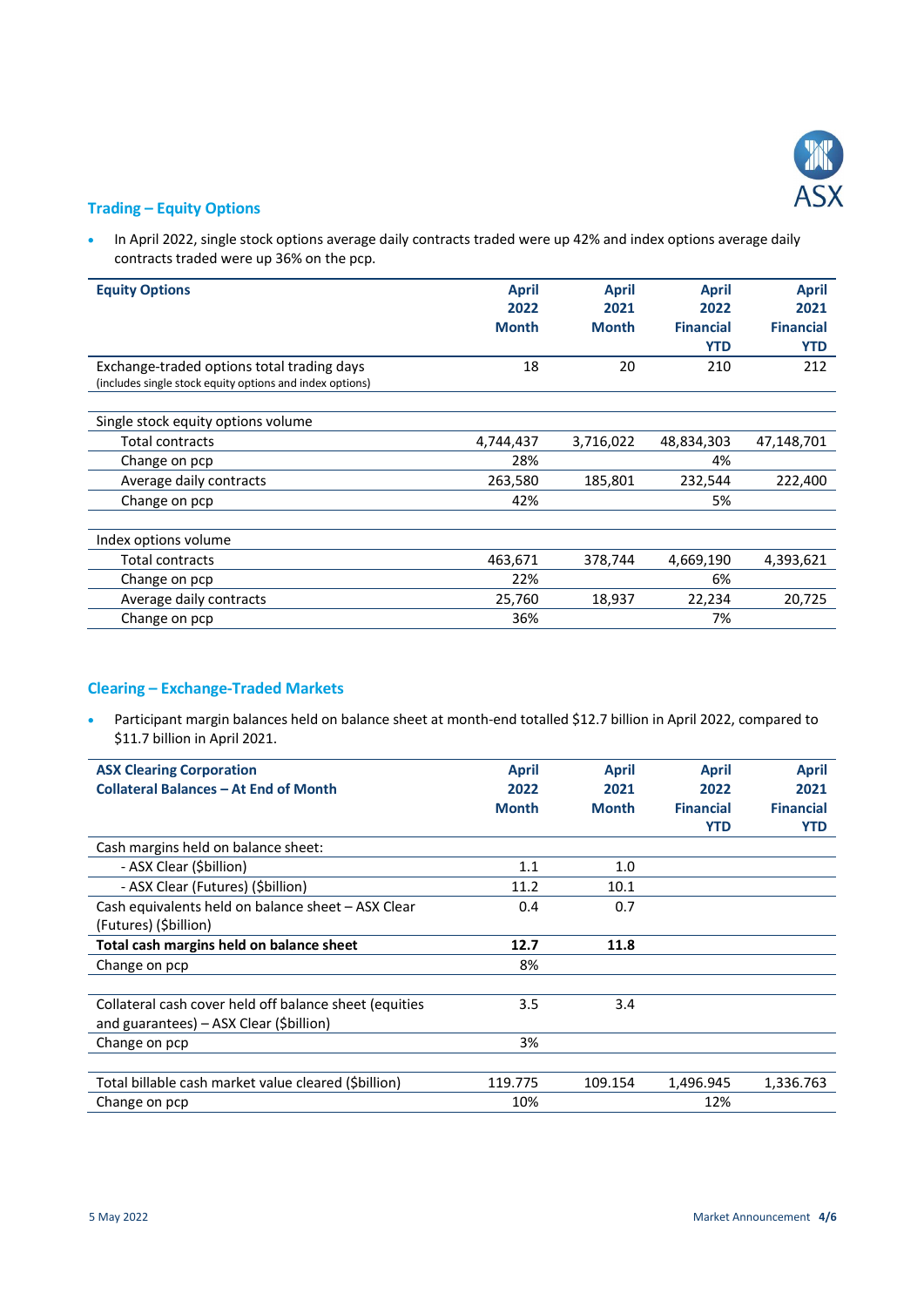

#### **Settlement**

- The value of securities held in CHESS was 8% higher than the pcp. The number of dominant settlement messages in April 2022 was 13% lower than the pcp.
- The value of securities held in Austraclear was 9% higher than the pcp.

| <b>ASX Settlement</b>                                   | <b>April</b> | <b>April</b> | <b>April</b>     | <b>April</b>     |
|---------------------------------------------------------|--------------|--------------|------------------|------------------|
|                                                         | 2022         | 2021         | 2022             | 2021             |
|                                                         | <b>Month</b> | <b>Month</b> | <b>Financial</b> | <b>Financial</b> |
|                                                         |              |              | <b>YTD</b>       | <b>YTD</b>       |
| Value of CHESS holdings - period end (\$billion)        | 2,790.4      | 2,579.2      |                  |                  |
| Change on pcp                                           | 8%           |              |                  |                  |
|                                                         |              |              |                  |                  |
| Dominant settlement messages (million)                  | 1.562        | 1.805        | 18.249           | 19.113           |
| Change on pcp                                           | $-13%$       |              | -5%              |                  |
| <b>Austraclear Settlement and Depository</b>            |              |              |                  |                  |
| Austraclear securities holdings – period end (Sbillion) | 2,863.4      | 2,630.3      |                  |                  |
| Change on pcp                                           | 9%           |              |                  |                  |

# Participants

During the month of April 2022 there were no participant admissions or resignations.

| <b>ASX Market Participants 1</b>                     | <b>April</b><br>2022<br><b>Month</b> | <b>April</b><br>2021<br><b>Month</b> |  |
|------------------------------------------------------|--------------------------------------|--------------------------------------|--|
| New admissions                                       | 0                                    | O                                    |  |
| Resignations and removals                            | O                                    |                                      |  |
| Market/Clearing/Settlement Participants at month end | 104                                  | 106                                  |  |
| <b>ASX Futures Participants</b>                      |                                      |                                      |  |
| New admissions                                       | O                                    | 0                                    |  |
| Resignations and removals                            | 0                                    |                                      |  |
| Trading/Clearing Participants at month end           | 47                                   | 46                                   |  |

1 Figures exclude Special Settlement Participants set up to effect a specific corporate action as their participation is only temporary.